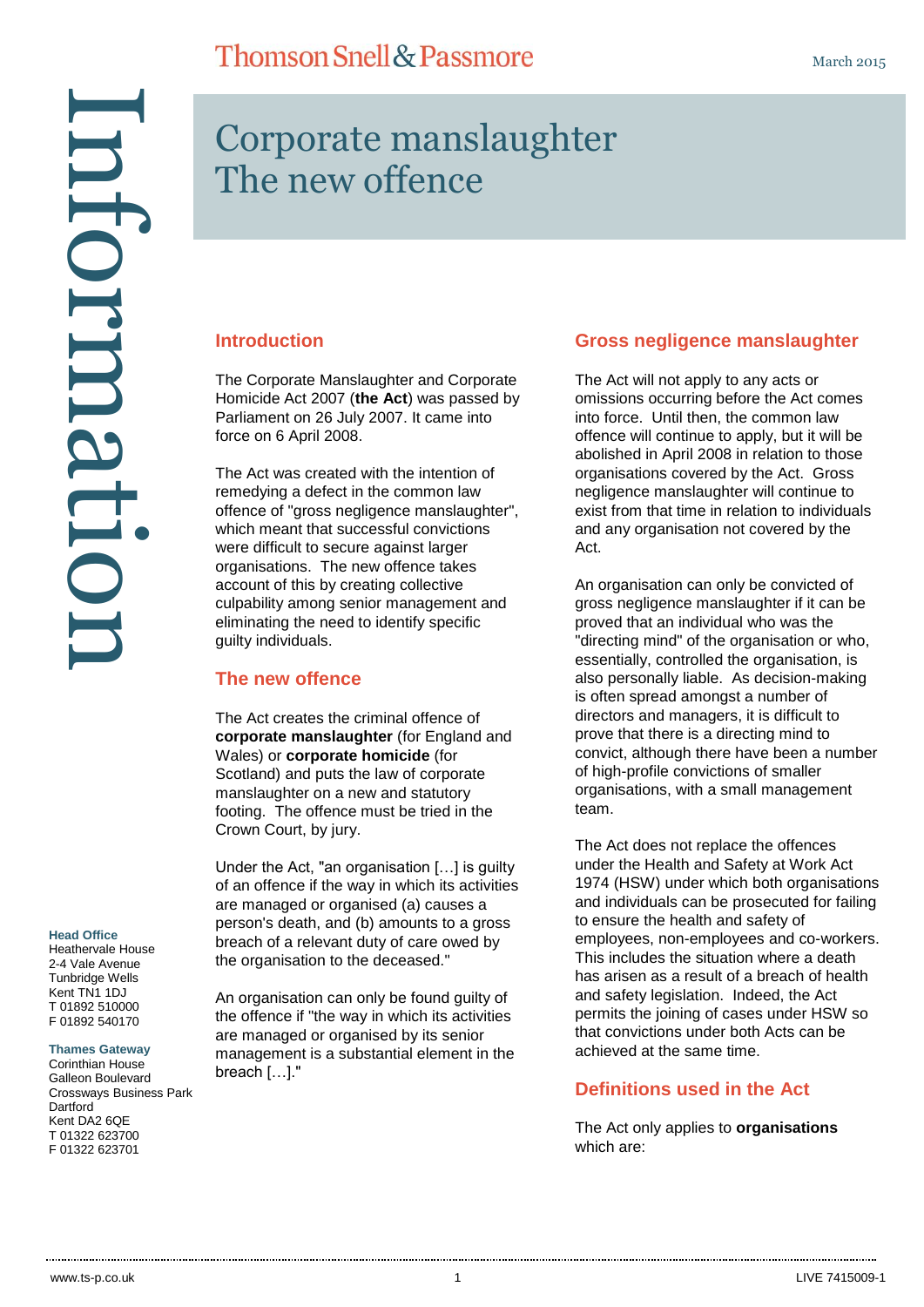## Corporate manslaughter

The new offence (continued)

- 1 corporations, which includes companies with more than one officer and limited liability partnerships. Parent companies are not liable for deaths caused by a subsidiary company
- 2 most public and Crown bodies, many of which lose Crown immunity, with certain exceptions relating to "emergency situations" such as military action and law enforcement
- 3 organisations incorporated by Royal **Charter**
- 4 the police force
- 5 charities and voluntary organisations
- 6 partnerships that have employees, which includes limited partnerships and partnerships formed under the Partnership Act 1890
- 7 trade unions or employers' associations.

The Act does not apply to individuals and individuals cannot be guilty under the Act of aiding, abetting, counselling or procuring the offence under the Act.

The Act can apply in relation to deaths resulting from the activities of foreign organisations operating in the UK. The Act can also apply in relation to UK or foreign organisations where the death occurs abroad, but the event resulting in the death occurred on UK soil. The Act does not apply to UK organisations if the death was caused abroad, even in the EU.

An organisation can only be guilty under the Act if there is a gross breach of **its relevant duty of care** to the deceased individual. This is defined as certain types of duty of

care owed by an organisation under the general law of negligence.

These duties were drafted as those most likely to be relevant to a company's affairs. They include an employer's duty to safeguard the health and safety of its employees or a duty owed as occupier of premises. In each case, it will be for the judge to decide whether a duty of care is owed. There are certain exceptions for public authorities where no duty of care will be owed under the Act, for example in relation to public policy, military, policing, child-protection and other activities.

The Act applies where there has been a **gross breach** which is defined as being conduct which "falls far below what can reasonably be expected of the organisation in the circumstances". The Ministry of Justice guide to the Act (October 2007) confirms that the standard is intended to be "broadly equivalent to the sort of threshold applied under the common law". This would mean that the conduct would have to be so negligent as to warrant a criminal conviction, which is the test for common law manslaughter.

In deciding whether there was a gross breach, the jury must consider whether the organisation failed to comply with any applicable health and safety legislation or guidance and if so, how serious the failure was and how much of a risk of death the failure posed.

Notably, the jury may also take into account the general culture of the organisation. This right extends to "attitudes" and "accepted practices" which are likely to have encouraged the failure or to have produced tolerance of it. Inevitably, these subjective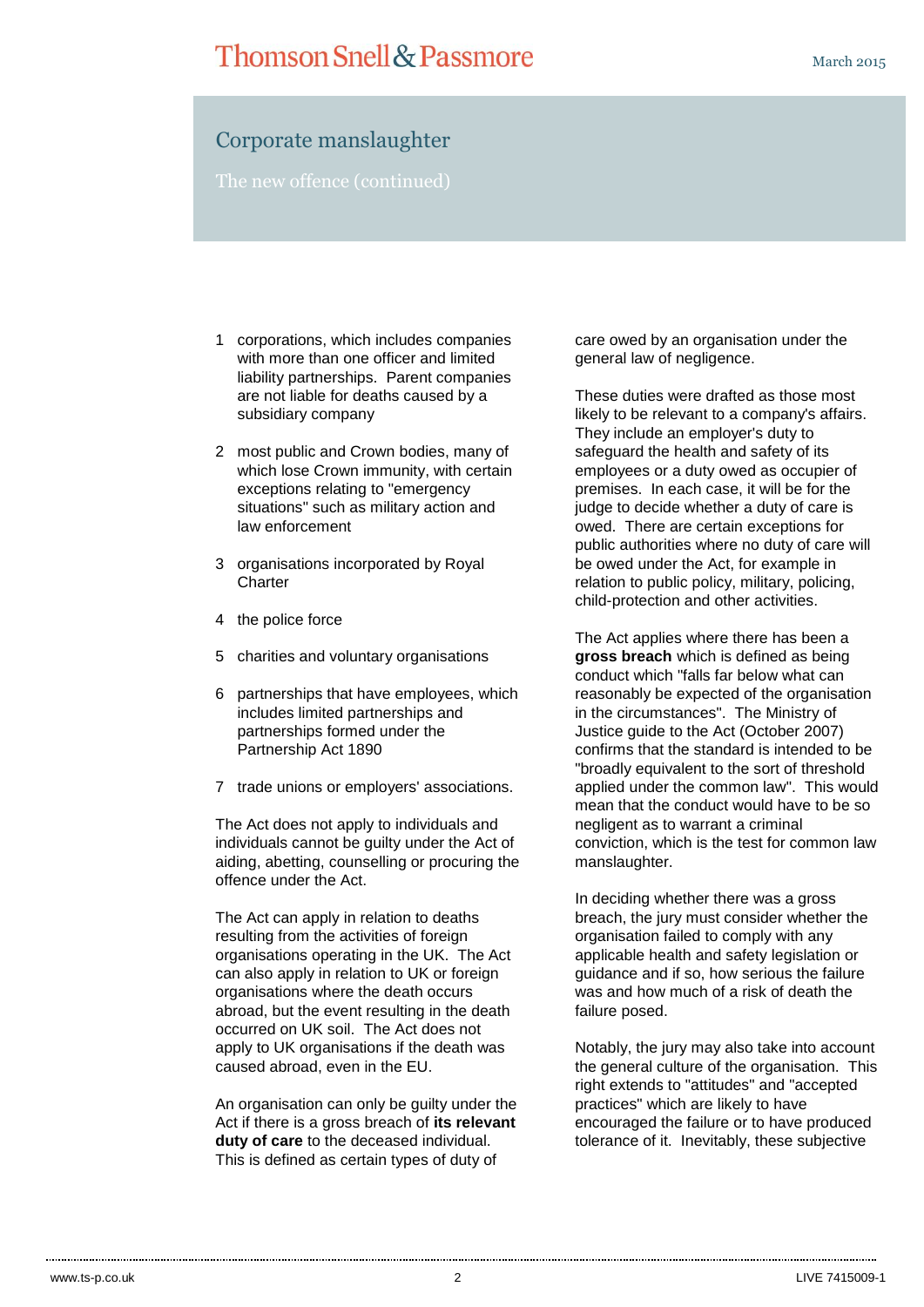## **Thomson Snell & Passmore**

March 2015

## Corporate manslaughter

The new offence (continued)

factors are expected to result in a greater number of successful prosecutions.

The Explanatory Notes to the Act make it clear that an organisation will not be guilty in relation to accidents as long as it has reasonable safeguards in place but a death occurs nonetheless.

An organisation will only be guilty if the way in which its **senior management** organises the activities of the organisation constitutes a substantial element in the gross breach of duty. The management failings must have been the cause or one of the causes of the death for a conviction to follow.

Senior management is defined in the Act as those people who play a significant role in the actual management or organisation or in the decision-making process relating to management or organisation of the activities of the organisation. The Act does not specify a level of management which would be considered "senior". The definition of a senior manager is drawn to capture those who play a role in the making of management decisions, or those actually managing the activities of the organisation as a whole or a substantial part of it. It is intended to cover management at a regional level within a national organisation, factories or operational sites. This ensures that managers who set and monitor work place practices, as well as those providing operational management are covered. Additionally, where organisations pursue a number of activities in roughly equal proportions, such as manufacturing, retail and distribution, those responsible for the overall management of each division fall within the definition.

It is possible that failings at junior management level will go towards providing

evidence of management failings at more senior levels. The Explanatory Notes make it clear that the Act is aimed at how the organisation as a whole manages itself. Ministry of Justice guidance to the Act makes it clear that the offence cannot be avoided by senior managers delegating responsibility for health and safety to more junior managers.

#### **Penalties**

The Act provides the Court with power to impose an unlimited fine on an organisation convicted of the new offence.

In addition, the Court has the right to make "remedial orders" requiring the organisation to remedy the breaches of duty. These would only be considered if requested by the prosecution and the Ministry of Justice has said that they expect remedial orders to be reserved for exceptional circumstances. In addition, the court can make "publicity" orders requiring the organisation to publicise the conviction and the particulars of the offence.

The provisions relating to publicity orders are unlikely to come into effect in April as the Sentencing Guidelines Council must first issue guidance on how publicity orders are to be used. A consultation was issued on 15 November 2007, with responses due by 7 February 2008. One matter under consideration is whether fines should be set as a percentage of annual turnover.

If the organisation does not comply with any orders made against it, this itself will be a criminal offence punishable by an unlimited fine.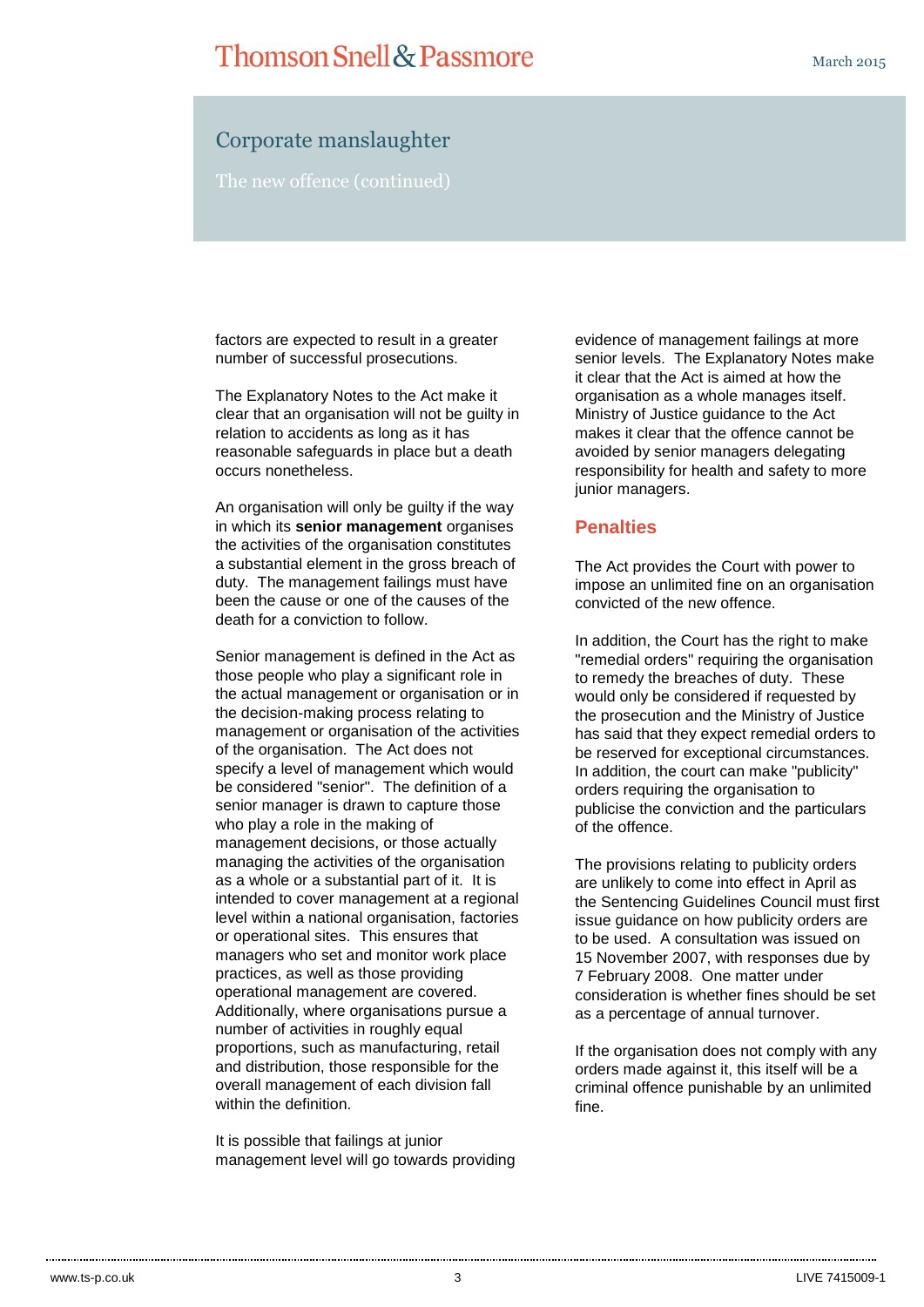## Corporate manslaughter

The new offence (continued)

## **Limitations of the Act**

Commentators have suggested various limitations to the Act:

- 1 individuals cannot be prosecuted under the Act. Although this is so, HSW and gross negligence manslaughter will continue to provide for the punishment of individuals. The number of successful prosecutions of individuals has increased notably in recent years, suggesting that new legislation aimed at individuals may not be required. The Government's stated aim is to make it easier to prosecute larger organisations. rather than to increase the number of prosecutions against individuals
- 2 the Act still provides immunity for certain Government departments. It has been noted in particular that the provisions relating to deaths in custody will not come into effect for at least another five years
- 3 it is a requirement of the Act that the Director of Public Prosecutions has to give consent to any prosecutions, confirming that this offence will be reserved for the very worst cases of corporate mismanagement leading to death
- 4 the Act does not apply to deaths caused by UK organisations on foreign soil
- 5 commentators have suggested that the definition of senior management is too narrow as this captures only those playing a significant role in relevant decision-making. It has been argued that this test is too close to the "controlling mind" test that has caused so much difficulty obtaining successful

prosecutions for gross negligence manslaughter

6 the process by which bereaved families can obtain compensation remains unchanged. They will still have to apply through the civil courts and are subject to existing restrictions on that process, such as applying through the Director of Public Prosecutions.

#### **Steps to consider taking**

A prosecution under the Act will involve investigations by the police and most likely, the Health and Safety Executive (HSE). Negative publicity is unwelcome but the situation will be worse if poorly managed. Guidance issued in relation to the Act by the Ministry of Justice states that "The offence does not require organisations to comply with new regulatory standards. But organisations should ensure that they are taking proper steps to meet current legal duties."

It is important for every organisation to ensure that it has put in place adequate health and safety policies and that they are implemented effectively by:

- 1 reviewing work place practices and procedures to ensure compliance with existing health and safety laws. For example, ensure risk assessments are carried out and that they are followed up with safe systems of work. The health and safety arrangements of contractors and key partners should also be assessed because an organisation will owe them a duty of care as well
- 2 reviewing health and safety policies to ensure that they are up to date - health and safety policies outline who is